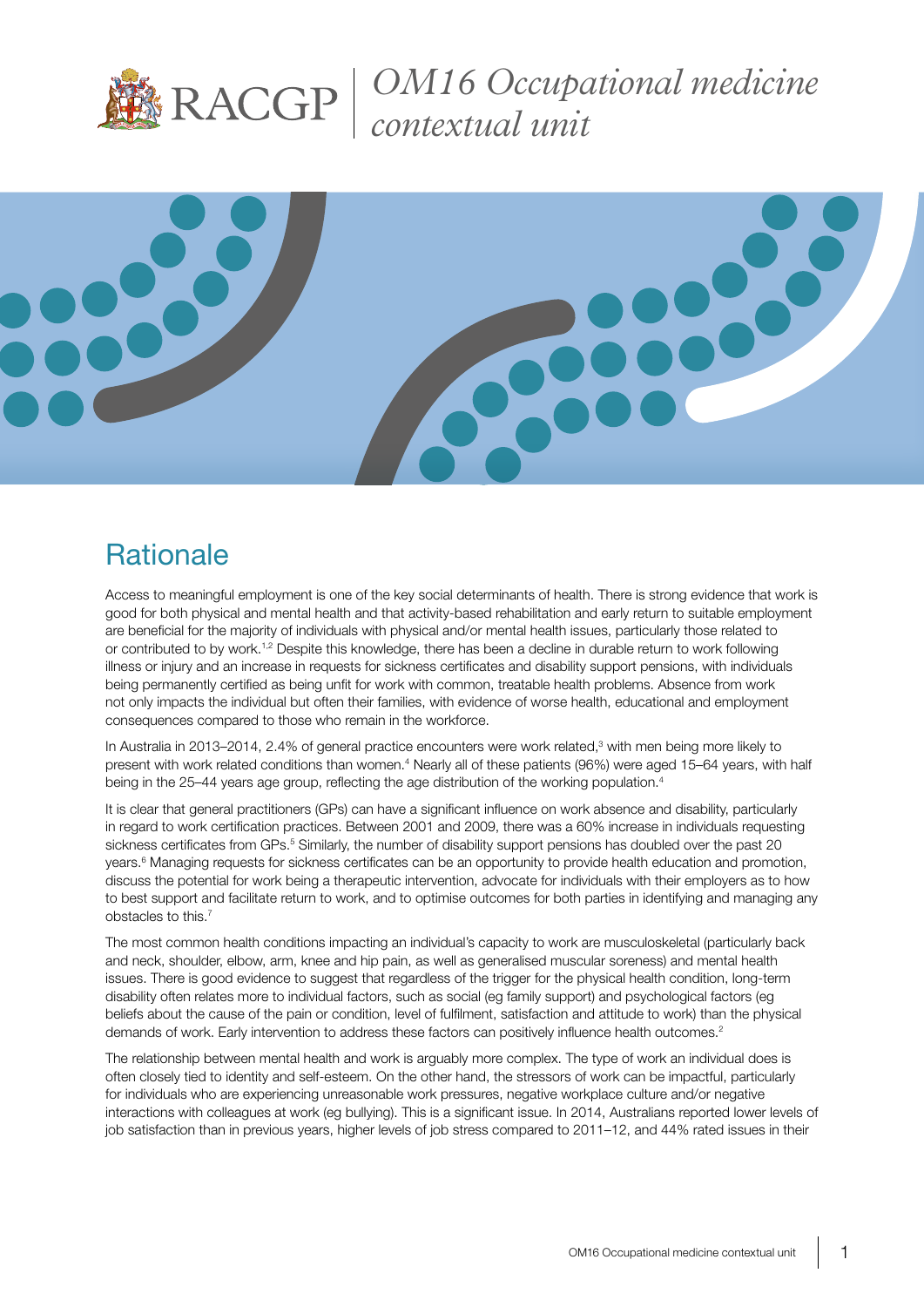workplace as a source of stress.<sup>8</sup> Acknowledging and managing the impact of these stressors needs to be balanced against the knowledge that unemployment typically bears negative mental health consequences. The GP can play a very important role in supporting and empowering individuals through education and health promotion and, where required, advocating for individuals with their employers to optimise mental health and employment outcomes.<sup>2</sup>

The workplace is one of the few places, outside schools, where people gather on a regular basis, often in large numbers. This provides an ideal opportunity for health promotion and provision of wellness programs. General practitioners are ideally placed to play a pivotal role in brokering positive health outcomes and preventing the spiral into chronic incapacity with its attendant consequences.

Occupational medicine in general practice incorporates a number of roles that all require a holistic understanding of an individual, their job description and their work environment. These roles include a sound and evidence-based approach to work certification, including certification of fitness to drive commercial vehicles<sup>9</sup> and to operate specialised equipment such as forklifts, accident prevention (eg understanding and anticipating biomechanical sequelae for operators of equipment, understanding of risks for individuals in sedentary occupations related to prolonged sitting), injury management (including interpretation of safety data information following exposure to potentially noxious substances), the potential effect of acute and chronic diseases and prescribed and illicit drugs on an individual's ability to carry out their work role, workers compensation, pre-employment and occupational health medical examinations. As noted previously, GPs also have an important role in identification and management of work-related stress and implementing strategies to reduce its incidence.

### Related contextual units

MS16 Musculoskeletal and sports medicine

PM16 Pain management

PS16 Psychological health

### **References**

- 1. Modini M, Joyce S, Mykletun A, Christensen H, Bryant RA, Mitchell PB, et al. The mental health benefits of employment: Results of a systematic meta-review. Australas Psychiatry 2016. 1039856215618523. doi:10.1177/1039856215618523.
- 2. Australasian Faculty of Occupational & Environmental Medicine. Australian and New Zealand consensus statement on the health benefits of work – Position statement: Realising the health benefits of work. Sydney: Royal Australasian College of Physicians, 2014. Available at www.racp.edu.au/docs/default-source/advocacy-library/realising-the-health-benefits-of-work.pdf [Accessed 1 March 2016].
- 3. Britt H, Miller GC, Henderson J, Bayram C, Harrison C, Valenti L, et al. General practice activity in Australia 2013–14. General Practice Series no. 36. Sydney: Sydney University Press, 2014. Available at http://ses.library.usyd.edu.au/ bitstream/2123/11882/4/9781743324226\_ONLINE.pdf [Accessed 17 November 2015].
- 4. Zhang C, Pan Y, Britt H. Work related encounters in general practice. Aust Fam Physician 2013;42(4):171.
- 5. Britt H, Miller GC, Charles J, Henderson J, Bayram C, Valenti L, et al. General practice activity in Australia 2000–01 to 2009–10: 10 year data tables. General practice series no. 28. Cat. no. GEP 28. Canberra: Australian Institute of Health and Welfare, 2010.
- 6. National Commission of Audit. Disability Support Pension. Canberra: NCA, 2014. Available at www.ncoa.gov.au/report/appendix-vol-1/9-12-disability-support-pension.html [Accessed 1 March 2016].
- 7. Australasian Faculty of Occupational and Environmental Medicine. Australasian consensus statement on the health benefits of work: The role of GPs in realising the health benefits of work. Sydney: Royal Australasian College of Physicians [date unknown]. Available at www.racp.edu.au/docs/default-source/default-document-library/role-of-gps-in-realising-the-health-benefits-of-work.pdf [Accessed 1 March 2016].
- 8. Casey L, Liang RP. Stress and wellbeing in Australia survey 2014. St Leonards, NSW: Australian Psychological Society, 2014. Available at www.psychology.org.au/Assets/Files/2014-APS-NPW-Survey-WEB-reduced.pdf [Accessed 1 March 2016].
- 9. Austroads, National Transport Commission. Assessing fitness to drive for commercial and private vehicle drivers: Medical standards for licensing and clinical management guidelines. 4th edn. Sydney: Austroads, 2012. Available at www.austroads.com.au/drivers-vehicles/ assessing-fitness-to-drive [Accessed 1 March 2016].